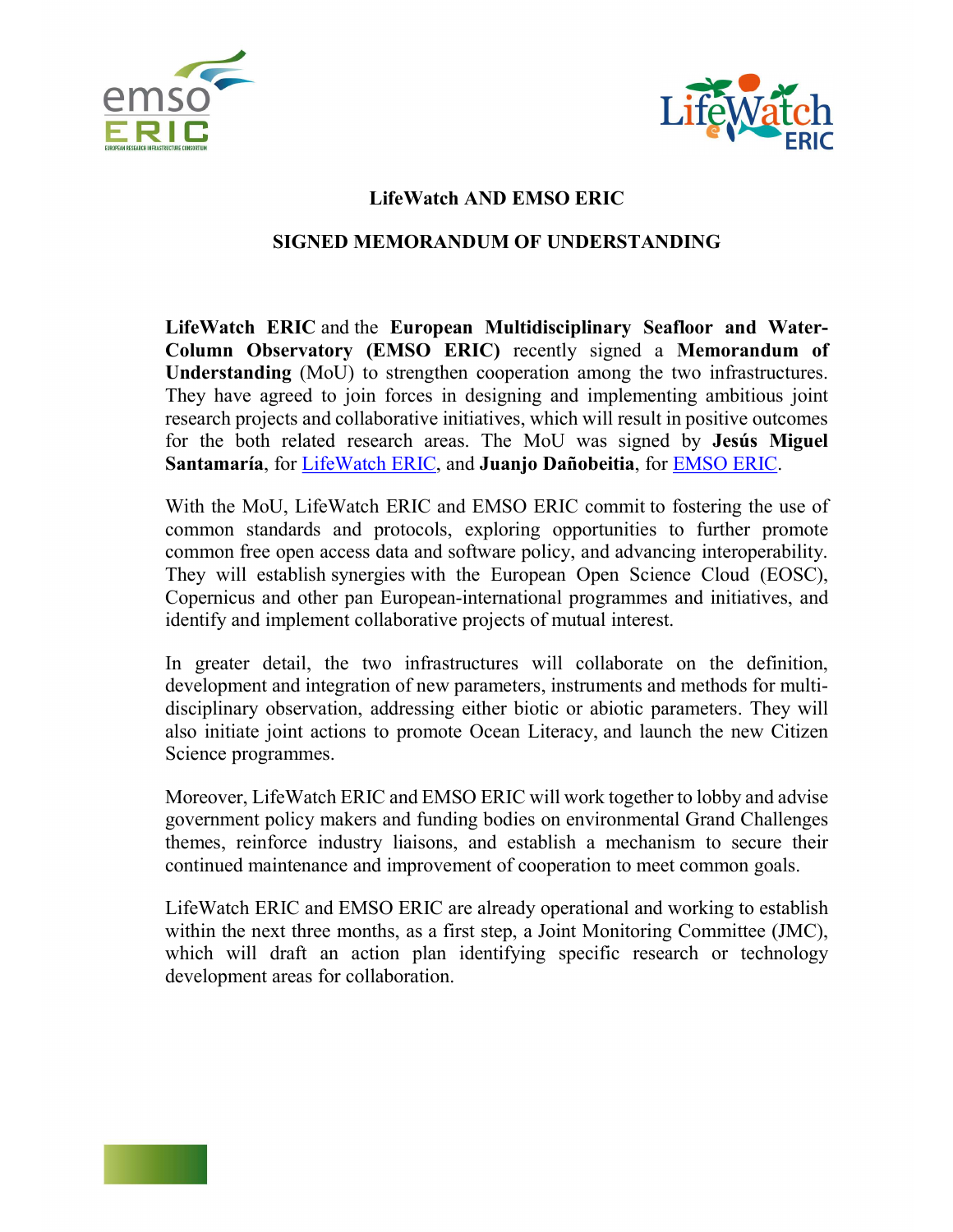





From left to right: Jesús Miguel Santamaría Ulecia, Chief Executive Officer LifeWatch ERIC (on April 15, Chirstos Arvanitidis became LifeWatch ERIC new CEO), Juanjo Dañobeitia, Director General EMSO ERIC, Juan Miguel González-Aranda, Chief Technical Officer LifeWatch ERIC and, Alberto Basset, Interim Director Service Centre LifeWatch ERIC.

### ABOUT LifeWatch ERIC

LifeWatch ERIC is a European Infrastructure Consortium that provides e-Science research facilities to scientists who seek to increase our knowledge and deepen our understanding of Biodiversity organisation and Ecosystem functions and services. LifeWatch ERIC is a distributed research infrastructure with central components, Common Facilities, located in three Member States, and national branches in six countries.

LifeWatch ERIC's purpose is to tackle the constraints affecting research activities and the pressing need for increasingly diverse data sets and larger and more advanced models. Through the use of open data and open science clouds, LifeWatch ERIC makes it possible to explore new frontiers in ecological science and support society in addressing the challenges ahead. LifeWatch ERIC avails itself of High-Performance, Grid and Big Data computing systems, and develops advanced modelling tools to implement management measures aimed at preserving life on Earth.